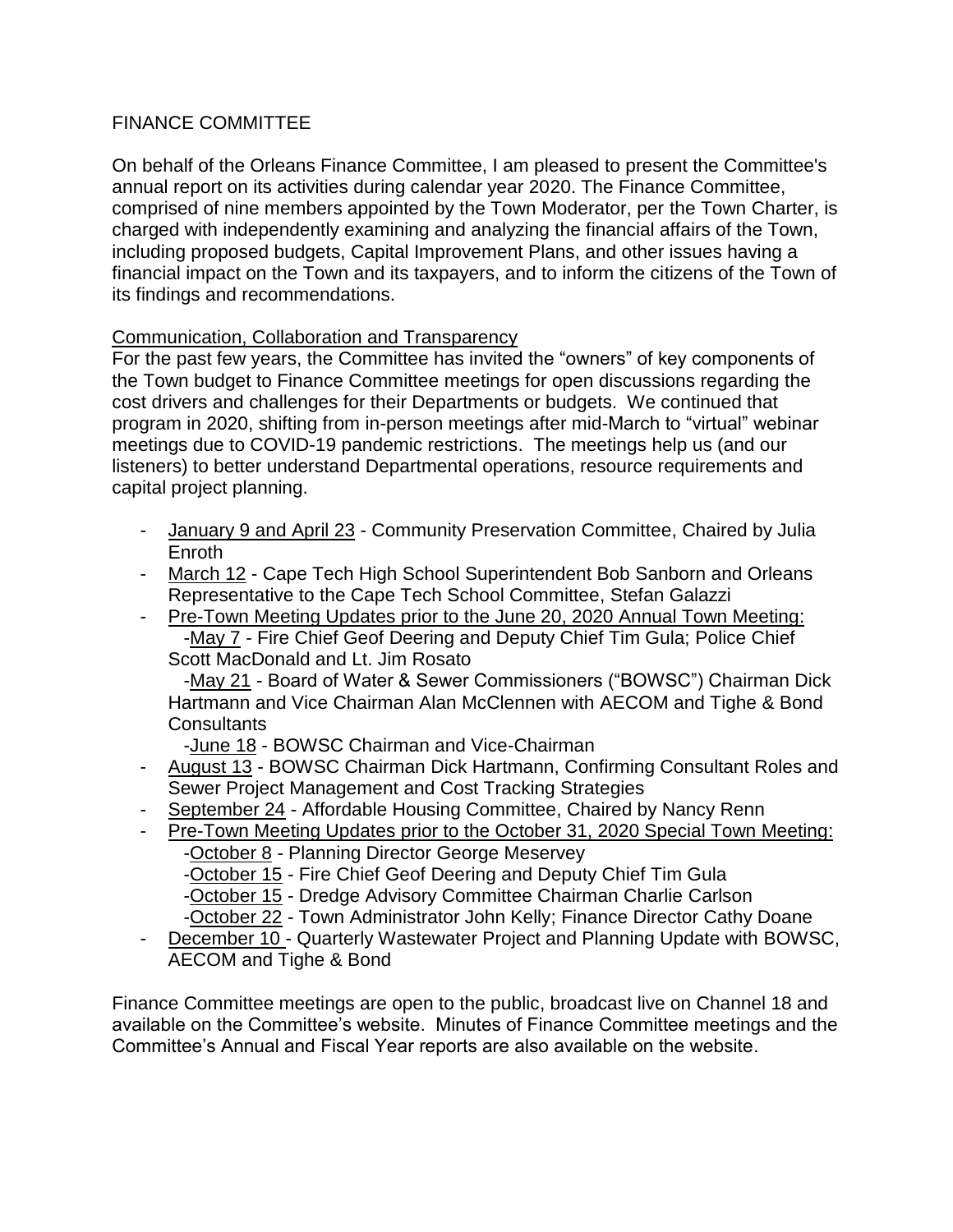The Finance Committee participates actively in the Town's annual budget assessment process. Committee liaisons to each Town department also keep track of major initiatives during the year - beyond budget season. These liaisons also observe key Town Board and committee meetings throughout the year, such as those of the Planning Board, the BOWSC, the Nauset Regional School District ("NRSD") and the Orleans Elementary School ("OES"). In this pandemic year, we have checked in frequently with our liaison departments and have provided updates on their activities during our Finance Committee meetings (eg, curbside service at Snow Library, and then eventually opening for "browsing" and restarting Saturday sales; the on-line exercise programs sponsored by the Council on Aging; election-related information from the Town Clerk's Office; water bill and tax bill information from the Water Department and the Tax Collector's offices, respectively). We will continue to look for more and better ways to communicate with the citizens of Orleans.

The Committee also discusses financial topics and concerns at Select Board meetings as warranted throughout the year. At Town Meeting in June and again in October, Finance Committee members presented their views on various Warrant articles, both "pro" and "con" if needed.

This year, two members of the Finance Committee participated in the Select Board's twice-monthly "fiscal stability work sessions" that began in early July and will continue through the development of the FY22 Budget. Individual Finance Committee members contributed dozens of ideas for revenue enhancement and cost containment to the "work session" process, with a number of those ideas subsequently adopted or modified to help create a revised FY21 Budget for presentation at the Special Fall Town Meeting. The Finance Committee also provided input to the February 20 Public Hearing on the FY21 Budget and to the September 16 Public Hearing on FY22 Budget Priorities. At the request of Finance Director Cathy Doane, the Finance Committee also submitted a proposed outline for the FY22 Budget Policy.

The Finance Committee receives a number of monthly reports from the Finance Director's office. We continue to work toward the goal of receiving additional financial information to enable to the Committee to achieve its oversight responsibilities.

## Economic Vitality

In the Finance Committee's "FY20 Annual Report and Letter to the Town", printed in the June 2020 Town Meeting Warrant, we noted that while the Town is addressing its immediate and near-term financial challenges, the Town's Comprehensive Plan, issued in 2006, is overdue for an update.

A town's livability and identity is strongly influenced by its economic activities. We need to be profoundly more proactive in attracting businesses that reflect Orleans' identity. By doing so, we strengthen our tax base and thus strengthen our identity at the same time. As part of Orleans' long-term financial plan, we need to provide for resources to develop economic vitality. Not much has happened since the Finance Committee's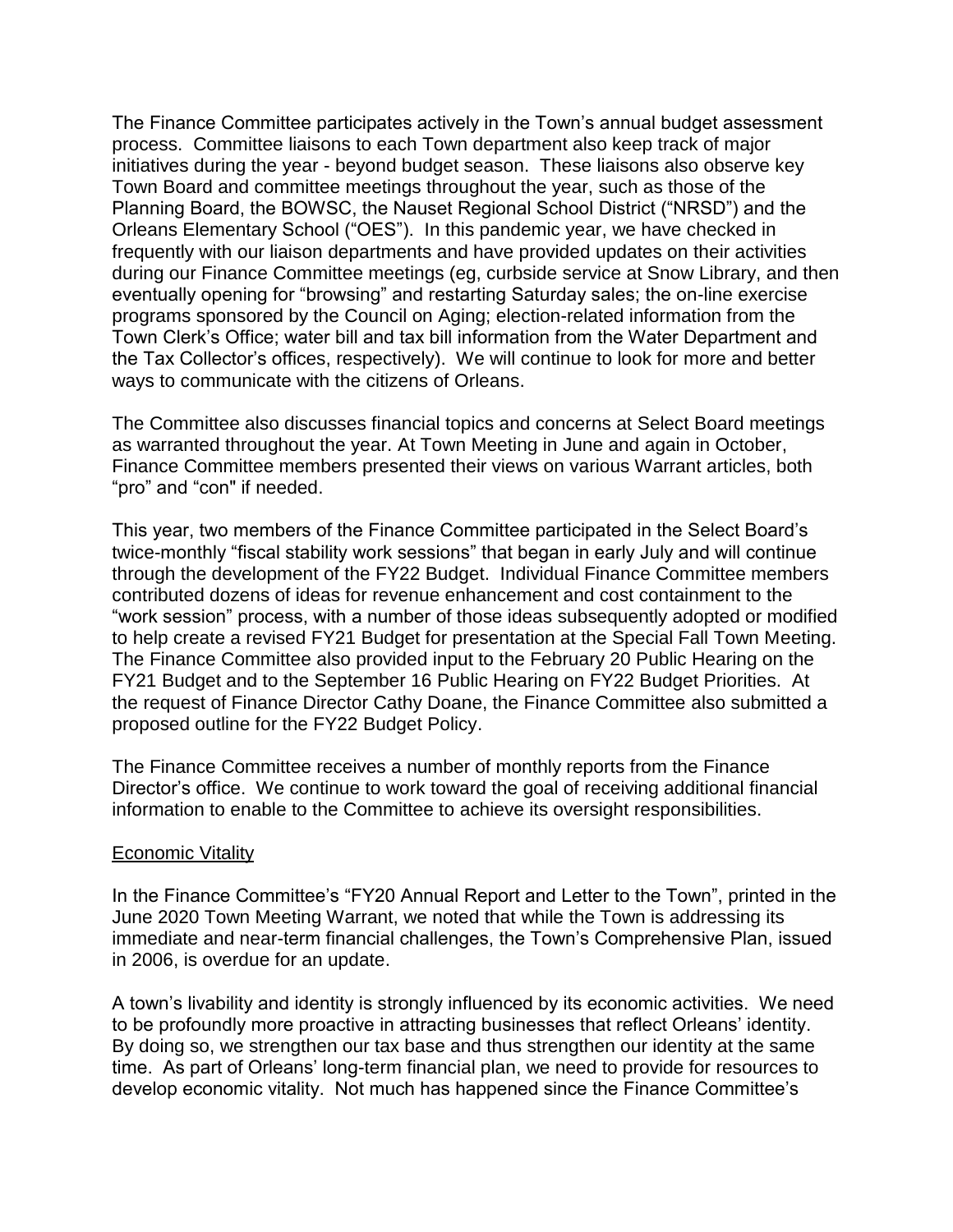letter published in the June 2020 Warrant. We need to spend money to get this going to identify our long-term priorities, business and job development opportunities. With a sewered downtown in sight, we need to attract businesses suitable for Orleans. The Finance Committee would like to encourage the Planning Board to take a leadership role in developing plans to promote short- and long-term economic recovery and vitality in our downtown district.

## Other Budget, Capital Improvement Plan and Debt Considerations

Last year, the Finance Committee met with NRSD Building Project and School Committee representatives and others to learn as much as possible about the Nauset Regional High School ("NRHS") Building Project. At the time, the Project Team estimated the total development cost for the Project to be approximately \$95 million, net of the Commonwealth's contribution, which amounted to \$36 million. The Orleans share of the estimated Project costs is based on student enrollment and was forecast then at nearly 20% of the total, or about \$19 million. When the pandemic hit in mid-March, everything was put on hold. Subsequently an extension was granted by the State to delay all town votes until May 2021.

On December 10, the NRSD School Committee voted to hold a special District-wide election in March 2021 for the NRHS Building Project. They also voted for a fallback plan that will request funding for a "code upgrade only" strategy from the four District towns. The NRHS Building Project team is currently gearing up for a renewed communication campaign to inform the voters in the four District towns regarding the change in plans.

The Town's debt obligations currently include payments for capital investments such as the Police Station, the DPW facility, and the on-going wastewater project. Other potential capital investments include the NRHS Building Project as noted above, plus a new or renovated Fire Station, a new or renovated Library (timing yet to be determined), improvements to several Town landings, long-delayed dredging of critical Town waterways, expansion of Council on Aging facilities, the Nauset Beach retreat plan, and storm drain repairs. None of these are "surprises" - but they all have potential impact on the Town's debt, and thus on the tax rate. However, there is also the potential for grant money to help fund at least a few of these projects (eg, the landings, the Library, the beach retreat and dredging). It is important to note that Town Administrator John Kelly now provides a regular update to the Select Board regarding grants pursued and awarded.

Parallel to this summer's "fiscal stability work sessions" was the development of a new financial Reserve Policy, approved by the Select Board in late September. This new Policy (similar to that in many neighboring towns) is intended to help provide financial stability for the Town. This effort has already paid off with recent reaffirmation of the Town's AAA credit rating which enabled the Town to issue \$5.95 million in general obligation bonds in mid-November at a net interest cost of 1.62%. Going forward, at the end of a fiscal year (June 30), any "free cash" leftover from unspent operating expense